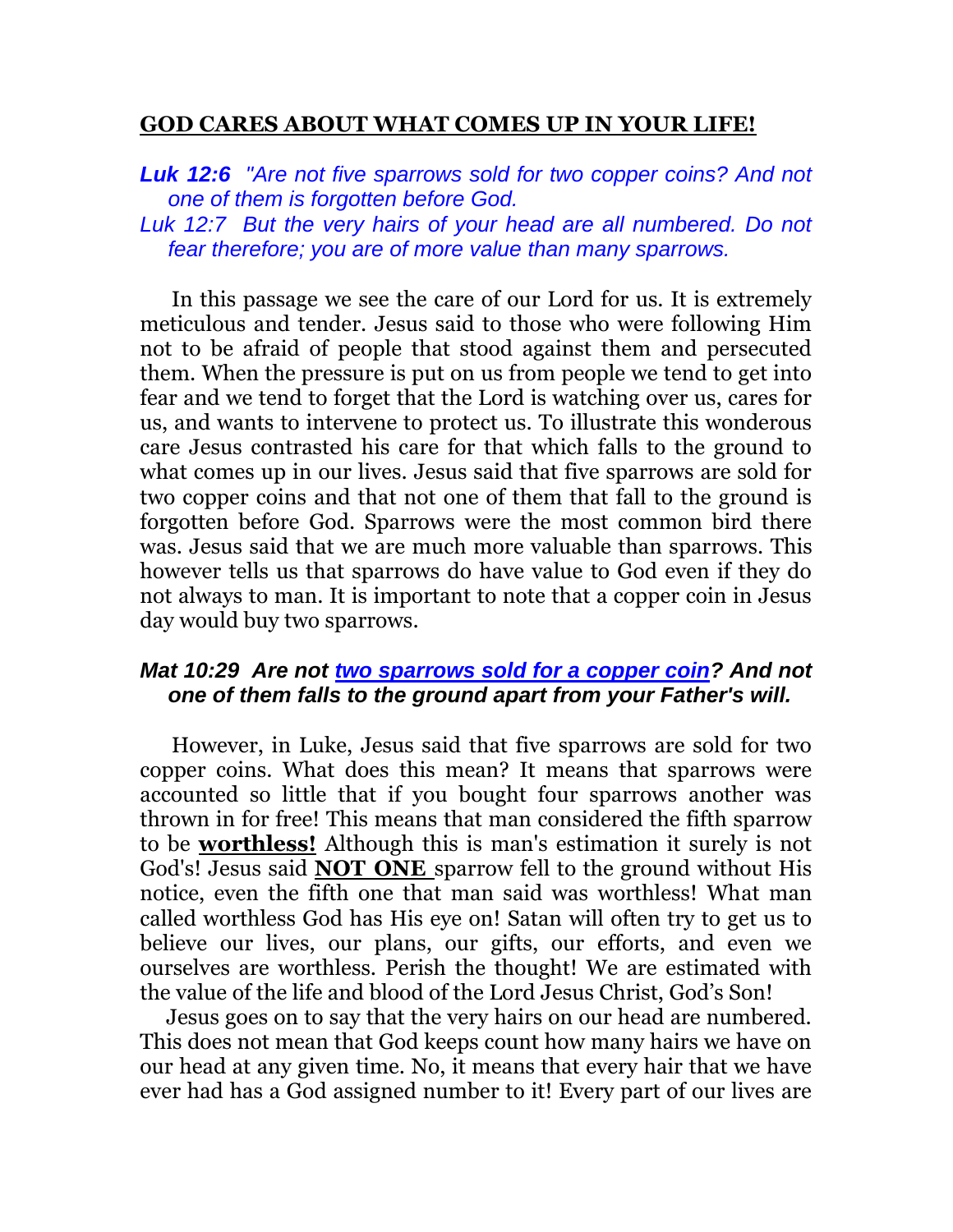meticulously cataloged by God! We lose hairs daily and some more than others, but God even knows the numbers of the one's we lost! We regularly have our hairs fall to the ground but God has them all numbered. See, what Jesus was trying to tell us is that God cares about what falls down to the ground in the natural but He cares much more what comes up in our lives! When persecution arises, God takes notice. When problems arise, God takes notice. When health issues arise, God takes notice. When Satan's attacks arise in your life, God takes notice. God notices when things fall down, but He notices more in what comes up in your life! God not only takes notice but He is ready to go into action for you to deliver you. Jesus went on to say in Luke 12:8-9:

## *Luk 12:7 But the very hairs of your head are all numbered. Do not fear therefore; you are of more value than many sparrows. Luk 12:8 "Also I say to you, whoever confesses Me before men, him the Son of Man also will confess before the angels of God. Luk 12:9 But he who denies Me before men will be denied before the angels of God.*

 God wants to come to our aid but He requires our agreement and cooperation. Jesus goes on to say that if we would confess Him before men, then Jesus would confess us before the angels of God. But if we deny Him before men then we will be denied before the angels of God. What does this mean? This does not just mean that if we confess we are Christians before others that God will claim us as being His in heaven. This also means that in the midst of the pressures that people and Satan put on us that we are to hold our confession of the Word of God. **Jesus is the Word of God**! **We confess Jesus when we confess the Word of God!** The word "confess" means to say the same thing. **When we confess or say the same thing the Word says about our lives then Jesus will give the angels of God an assignment with our specific name on it to make it come to pass!** If we deny the Word of God by speaking contrary to the Word then the angels are hindered from assisting us! It is so important that we guard the words of our mouth and keep them in line with what God says. When we confess Jesus or the Word then the very angels of God come to work on putting down what Satan has brought up in our lives.